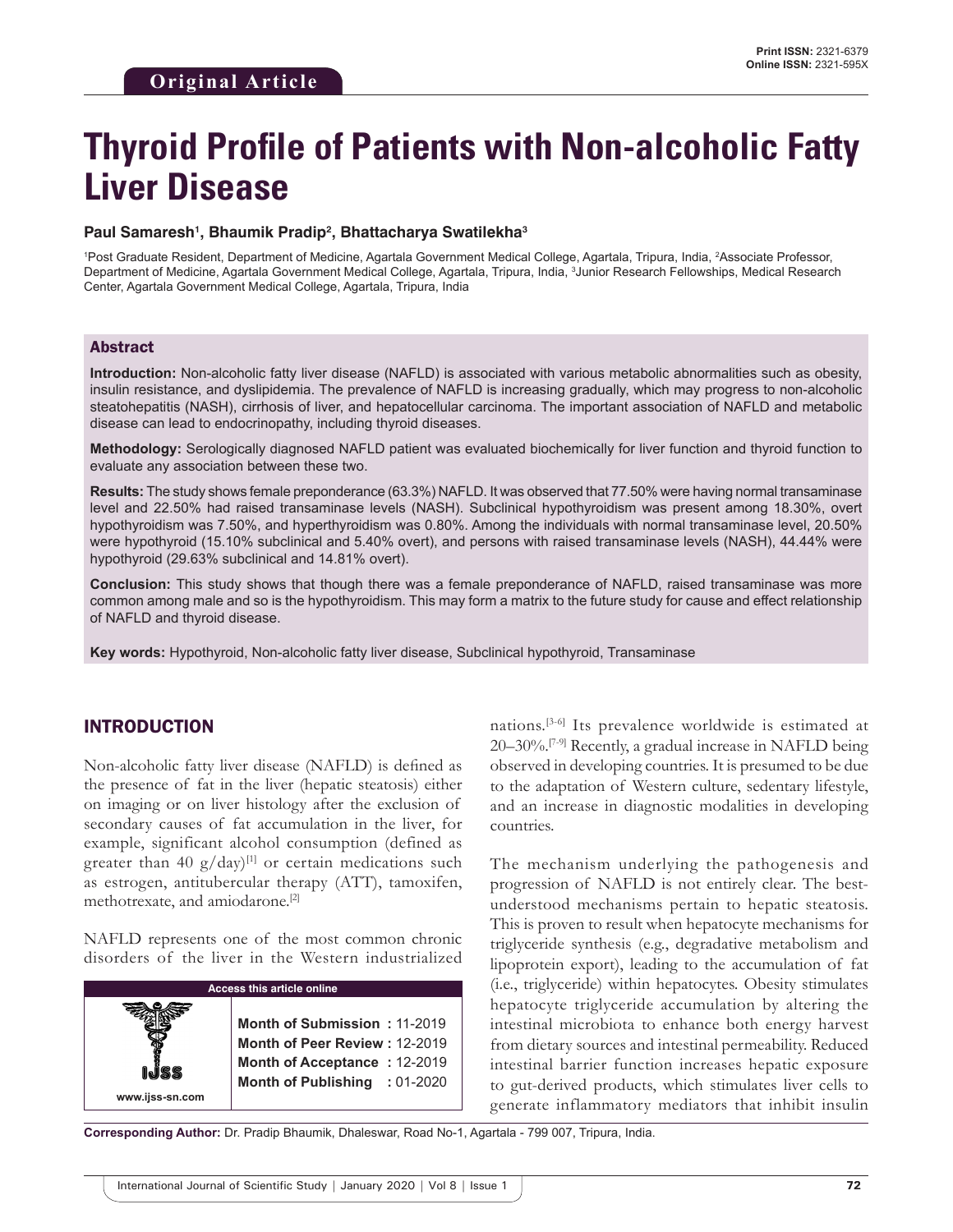actions. Obese adipose depots also produce excessive soluble factors (adipokines) that inhibit tissue insulin sensitivity. Insulin resistance promotes hyperglycemia. This drives the pancreas to produce more insulin to maintain glucose homeostasis. However, hyperinsulinemia also promotes lipid uptake, fat synthesis, and fat storage. The net result is hepatic triglyceride accumulation (i.e., steatosis).[10]

NAFLD includes a variety of entities ranging from simple fatty liver or hepatic steatosis to non-alcoholic steatohepatitis (NASH) and cirrhosis of the liver<sup>[11-13]</sup> and is associated with the risk of malignant degeneration to hepatocellular carcinoma and the increased necessity of liver transplantation.[14,15] A central role in the development of NAFLD has been ascribed to the metabolic syndrome, whose main characteristics, such as obesity, insulin resistance, and/or type-2 diabetes mellitus and dyslipidemia, are closely associated with NAFLD.[11] Not surprisingly, there is also an association between NAFLD and cardiovascular disorders.[3,4]

Thyroid hormones are secreted from thyroid gland and regulated by hypothalamo–pituitary–adrenal axis. The hypothalamic–pituitary–thyroid axis (HPT axis for short, also known as thyroid homeostasis or thyrotropic feedback control) is part of the neuroendocrine system responsible for the regulation of metabolism. As its name suggests, it depends on the hypothalamus, the pituitary gland, and the thyroid gland. The hypothalamus senses low circulating levels of thyroid hormone (triiodothyronine [T3] and thyroxine [T4]) and responds by releasing thyrotropin-releasing hormone (TRH). The TRH stimulates the pituitary to produce thyroidstimulating hormone.

The TSH, in turn, stimulates the thyroid to produce thyroid hormone until levels in the blood return to normal. Thyroid hormone exerts negative feedback control over the hypothalamus as well as anterior pituitary, thus controlling the release of both TRH from hypothalamus and TSH from anterior pituitary gland.<sup>[16]</sup>

Recently, a correlation between thyroid dysfunction, especially clinical or subclinical hypothyroidism, and NAFLD has been detected.[8,17-20] Hormones synthesized in the thyroid gland play an important role in the regulation of diverse metabolic processes. Disturbances in thyroid hormone concentrations may promote hyperlipidemia and obesity, thus contributing to NAFLD.[17,21] Early identification of at-risk patients is important since the treatment of the hypothyroidism may reduce the risk of NAFLD and potential complications.[22] Hence, this present study was planned to assess the thyroid dysfunction among

the patients of NAFLD attending a tertiary care center of the Northeastern region of India.

#### **Aim of the Study**

The aim of the study was as follows:

- 1. To study the frequency of subclinical and overt hypothyroidism and hyperthyroidism among the patients with NAFLD
- 2. To study the association between transaminase level with thyroid hormone level.

# **METHODOLOGY**

#### **Study Population**

Patients who were diagnosed to have NAFLD during the study duration of the year were included in the study.

#### **Sample Size**

Patients, who have undergone ultrasonography (USG) of whole abdomen examination in the radiology department for some or other reason and incidentally diagnosed to have fatty liver, have been screened by inclusion and exclusion criteria to diagnose NAFLD. All of such NAFLD patients, thyroid profile has been estimated. From the previous records, it is found that approximately 80 patients are diagnosed to have NAFLD in 1 year. Hence, in 1½ years, approximately the sample was considered to be 120.

## **Operational Definition**

#### *NAFLD*

NAFLD is defined as the presence of fat in the liver (hepatic steatosis) either on imaging or on liver histology after the exclusion of secondary causes of fat accumulation in the liver, for example, significant alcohol consumption (defined as greater than  $40 \text{ g/day}$ <sup>[1]</sup> or certain medications such as estrogen, ATT, tamoxifen, methotrexate, and amiodarone.[2]

## *NASH*

When NAFLD is associated with raised transaminase levels, the diagnosis of NASH is made<sup>[10]</sup> (normal aspartate aminotransferase 12–38 U/L and alanine aminotransferase 7–41  $U/L$ ).<sup>[23]</sup>

## *Hypothyroidism*

The diagnosis of subclinical hypothyroidism was made in subjects with TSH concentration  $> 4.5 \mu$  IU/ml (normal value 0.34–4.25  $\mu$  IU/ml) and <10  $\mu$  IU/ml and normal thyroid hormone concentrations (total T4: 70–151 nmol/l; total T3: 1.2–2.1 nmol/l). The diagnosis of clinically manifest or overt hypothyroidism will require reduced total T4 concentrations (< 70 nmol/) and elevated TSH levels  $(TSH > 10 \mu U/ml$ .<sup>[24,25]</sup>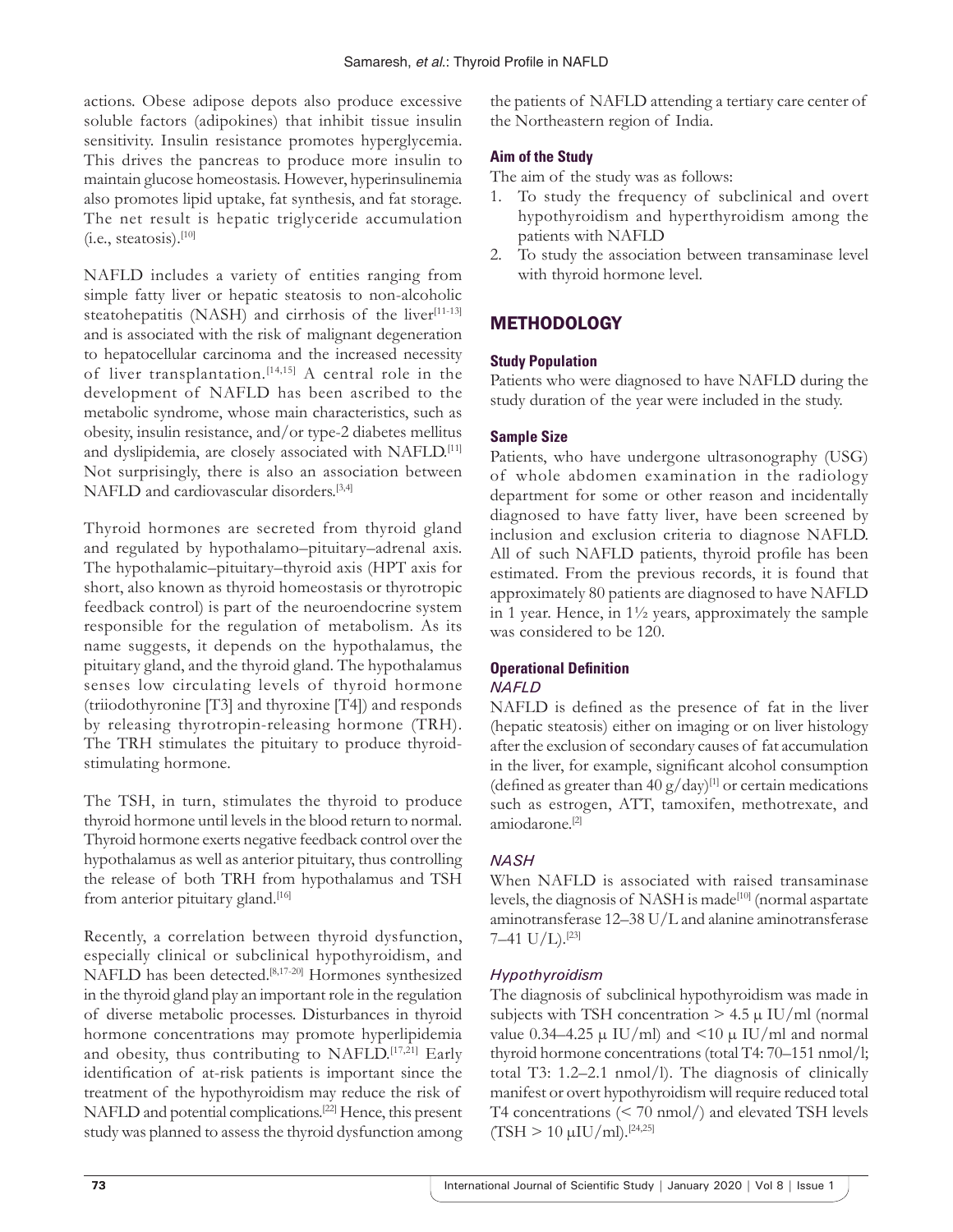#### **Inclusion and Exclusion Criteria**

#### *Inclusion criteria*

Adult patients with fatty liver and no significant alcohol consumption (defined as greater than 40  $g/day$ ) were included in the study.[1]

## *Exclusion criteria*

The following criteria were excluded from the study:

- Patients with hepatitis B virus and hepatitis C virus positivity
- Liver diseases of other known causes
- Patients consuming a significant amount of alcohol or drugs such as estrogen, ATT, tamoxifen, methotrexate, and amiodarone<sup>[2]</sup>
- Intake of iodine, antithyroid agents, or thyroid hormone
- Pregnant women
- Unwilling or incapacity to provide informed consent.

#### **Method of Data Collection**

Patients, who have undergone USG of whole abdomen examination in the radiology department for some or other reason and incidentally diagnosed to have fatty liver, are considered. After excluding relevant patients study group, patients were evaluated for liver function and thyroid profile.

# RESULTS AND ANALYSIS

Among all the patients of NAFLD (n: 120) 36.70% were male and 63.30% were female. Commonest age group was 31–50 years (45.80%), whereas 37.50% was >50 years & 15% was in 18–30 years of age group [Figure 1].

It was found that 34.20% of NAFLD patients were diabetic and 31.70% were hypertensive.

Among all NAFLD patients, 77.50% were having normal transaminase level and only 22.50% had raised transaminase levels (NASH). However, male NAFLD patients had more transaminasemia (36.4%) than female (14.4%).

Hypothyroidism was found among 25.8% of total patients (subclinical hypothyroidism 18.30% and overt hypothyroidism 7.50%) and hyperthyroidism was 0.80%. Among the patients with normal transaminase, 20.50% were hypothyroid (15.10% subclinical and 5.40% overt), and among patients with raised transaminase level, 44.44% were hypothyroid (29.63% subclinical and 14.81% overt) [Figure 2].

Pearson Chi-square test was applied to find out the association between transaminase level and hypothyroidism, which shows that they have a strong association with  $P = 0.013$  (<0.05), that is, patients with raised transaminase level (NASH) than with normal transaminase are more prone to develop hypothyroidism.



**Figure 1: Age and sex distribution of non-alcoholic fatty liver disease**



**Figure 2: Thyroid status in patients with raised transaminase level**

# **DISSCUSSION**

NAFLD is gradually becoming the most common cause of liver disease worldwide, similarly in developing counties. This study was conducted in a tertiary care center of the Northeastern region of India to see the thyroid profile of patients with NAFLD and to see the association between transaminase level and thyroid disorder. The study showed that there is a female preponderance (63.3%) among NAFLD patients, and common age group was 31–50 years (mean age of all NAFLD patients was 46.07 years), that is, most productive age. Pagadala *et al*. conducted a crosssectional study with 233 patients, which also showed female preponderance (56.2%). Raised transaminase (NASH) was found in 22.5% of NAFLD patients, but there was a male preponderance (36.4% male vs. 14.4% female).

The study shows that though NAFLD had female preponderance (63.3% vs. 36.7%), developing NASH had male preponderance (36.4% vs. 14.4%). Harrison's Principles of Internal Medicine has stated that the prevalence of NASH in NAFLD, at any given point, is about 25%. Almost similar result was obtained in this study. Almost one-fourth patients of NAFLD were having hypothyroidism and hyperthyroidism was insignificant (0.8%). The study conducted by Pagadala *et al*. showed that the frequency of hypothyroidism in NAFLD patients was 21%. Raised transaminase was closely associated